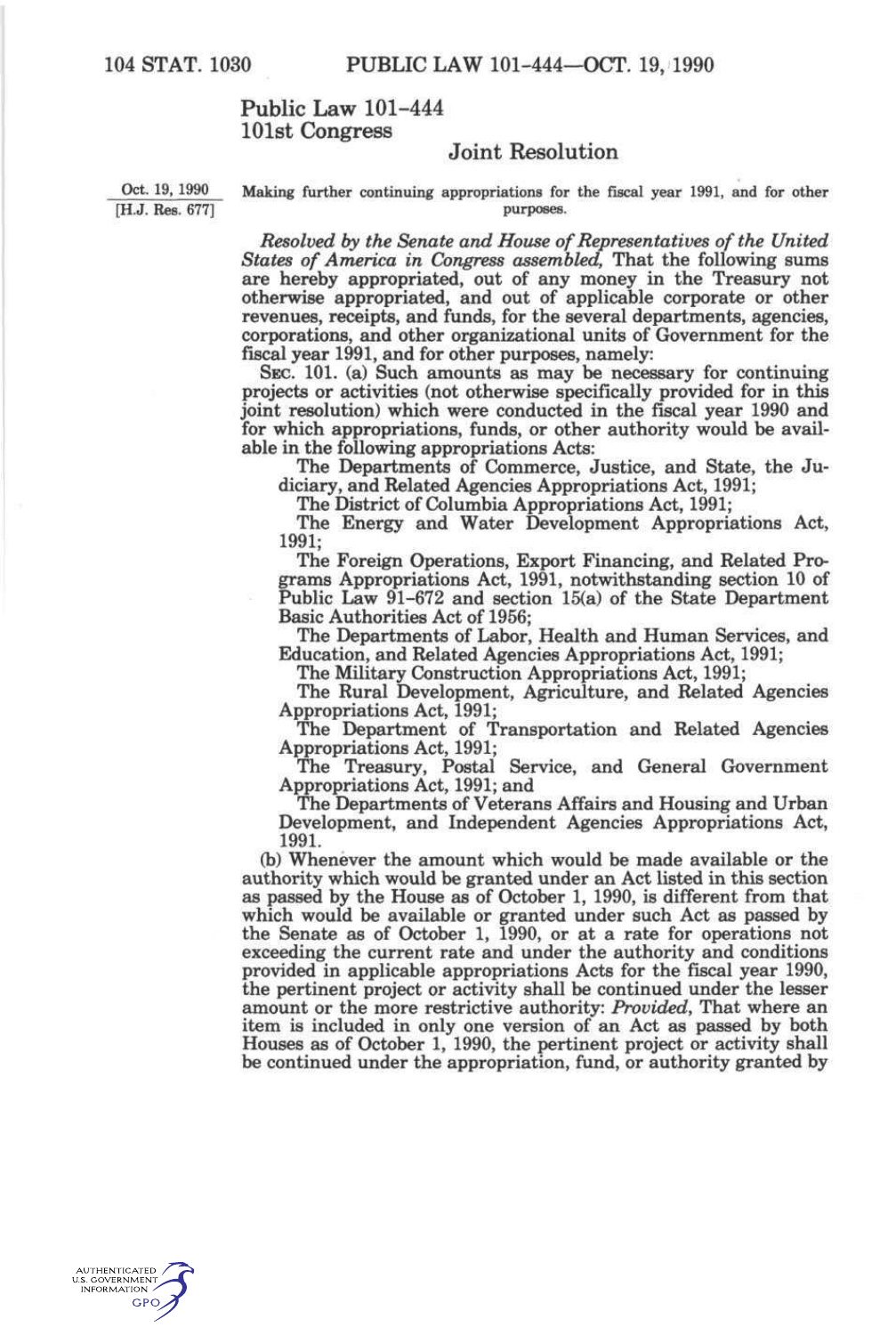the one House, but at a rate for operations not exceeding the current rate or the rate permitted by the action of the one House, whichever is lower, and under the authority and conditions provided in applicable appropriations Acts for the fiscal year 1990.

(c) Whenever an Act listed in this section has been passed by only the House as of October 1, 1990, the pertinent project or activity shall be continued under the appropriation, fund, or authority granted by the House, at a rate for operations not exceeding the current rate or the rate permitted by the action of the House, whichever is lower, and under the authority and conditions provided in applicable appropriations Acts for the fiscal year 1990: *Provided,*  That where an item is funded in applicable appropriations Acts for the fiscal year 1990 and not included in the version passed by the House as of October 1,1990, the pertinent project or activity shall be continued under the appropriation, fund, or authority granted by applicable appropriations Acts for the fiscal year 1990, at a rate for operations not exceeding the current rate and under the authority and conditions provided in applicable appropriations Acts for the fiscal year 1990.

SEC. 102. Such amounts as may be necessary to continue existing programs and activities (not otherwise specifically provided for in this joint resolution) which were conducted in fiscal year 1990, under the appropriation, fund, or authority granted by applicable appropriations Acts for the fiscal year 1990, at a rate for operations not exceeding the current rate and under the authority and conditions provided in applicable appropriations Acts for the fiscal year 1990, for which provision was made in the following Acts: The Department of the Interior and Related Agencies Appropriations Act, 1990, and the Legislative Branch Appropriations Act, 1990.

SEC. 103. Such amounts as may be necessary to continue existing programs and activities, which were conducted in fiscal year 1990, for which provision was made in the Department of Defense Appropriations Act, 1990, but such activities shall be funded at not to exceed an annual rate for new obligational authority of \$265,369,000,000, and this level shall be distributed on a pro rata basis to each appropriation account utilizing the fiscal year 1991 amended budget request as the base for such distribution and shall be available under the terms and conditions provided for in the applicable appropriations Acts for fiscal year 1990, notwithstanding section 502(a)(1) of the National Security Act of 1947: *Provided,* That no appropriation or funds made available or authority granted pursuant to this section shall be used for new production of items not funded for production in fiscal year 1990 or prior years, for the increase in production rates above those sustained with fiscal year 1990 funds, or to initiate, resume, or continue any project, activity, operation, or organization which are defined as any project, subproject, activity, budget activity, program element, and subprogram within a program element and for investment items are further defined as a P-1 line item in a budget activity within an appropriation account and an R-1 line item which includes a program element and subprogram element within an appropriation account, for which appropriations, funds, or other authority were not available during the fiscal year 1990, except projects, activities, operations, or organizations relating to "Operation Desert Shield": *Provided further,* That no appropriation or funds made available or authority granted pursuant to this section shall be used to initiate multi-year procurements utilizing advance procurement funding for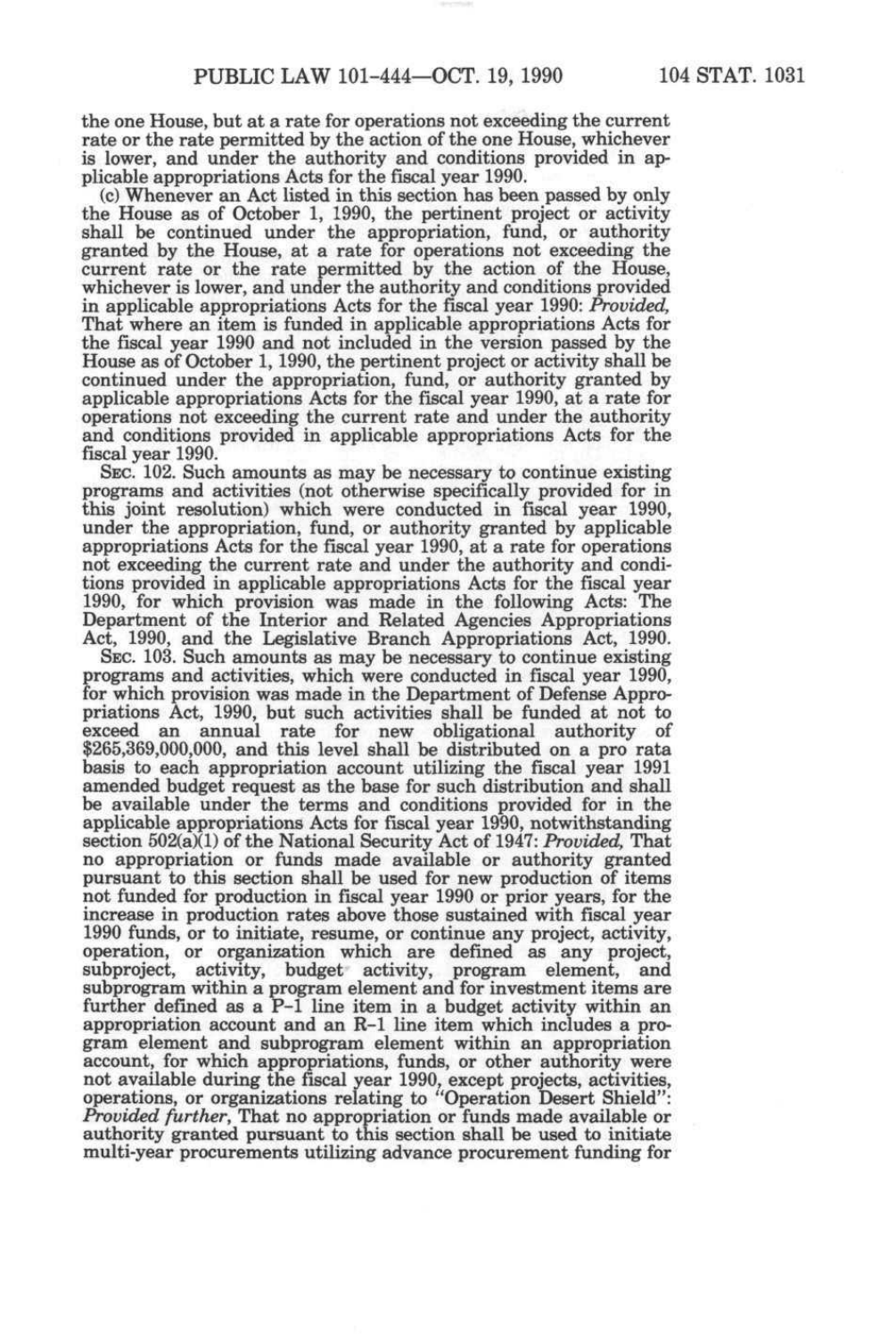economic order quantity procurement unless specifically appropriated later: *Provided further,* That no appropriation or funds made available or authority granted pursuant to this section for procurement and research, development, test, and evaluation, shall be used to fund any program, project, activity, operation, or organization at a rate for operations in excess of the current rate or the rate provided for in the budget estimates for fiscal year 1991, whichever is lower, during fiscal year 1991, except programs, projects, activities, operations, or organizations relating to "Operation Desert Shield"

SEC. 104, Notwithstanding any other provision of this joint resolution, such amounts as may be necessary to continue the Aerostat Program of the United States Customs Service which was conducted in fiscal year 1990 at a rate of operations not exceeding the current rate and under the authority and conditions provided in the applicable appropriations Act for the fiscal year 1990.

SEC. 105. Appropriations made by sections 101, 102, 103, and 104 shall be available to the extent and in the manner which would be provided by the pertinent appropriations Act.

SEC. 106. No appropriation or funds made available or authority granted pursuant to sections 101, 102, 103, and 104 shall be used to initiate or resume any project or activity for which appropriations, funds, or other authority were not available during the fiscal year 1990.

SEC. 107. No provision which is included in an appropriations Act enumerated in section 101 but which was not included in the applicable appropriations Act for fiscal year 1990, and which by its terms is applicable to more than one appropriation, fund, or authority shall be applicable to any appropriation, fund, or authority provided in this joint resolution.

SEC. 108. Unless otherwise provided for in this joint resolution or in the applicable appropriations Act, appropriations and funds made available and authority granted pursuant to this joint resolution shall be available until (a) enactment into law of an appropriation for any project or activity provided for in this joint resolution, or *Qo)*  the enactment of the applicable appropriations Act by both Houses without any provision for such project or activity, or (c) October 24, 1990, whichever first occurs.

SEC. 109. Appropriations made and authority granted pursuant to this joint resolution shall cover all obligations or expenditures incurred for any program, project, or activity during the period for which funds or authority for such project or activity are available under this joint resolution.

SEC. 110. Expenditures made pursuant to this joint resolution shall be charged to the applicable appropriation, fund, or authorization whenever a bill in which such applicable appropriation, fund, or authorization is contained is enacted into law.

SEC. 111. No provision in any appropriations Act for the fiscal year 1991 referred to in section 101 of this joint resolution that makes the availability of any appropriation provided therein dependent upon the enactment of additional authorizing or other legislation shall be effective before the date set forth in section 108(c) of this joint resolution.

SEC. 112. Appropriations and funds made available by or authority granted pursuant to this joint resolution may be used without regard to the time limitations for submission and approval of apportionments set forth in section 1513 of title 31, United States Code,